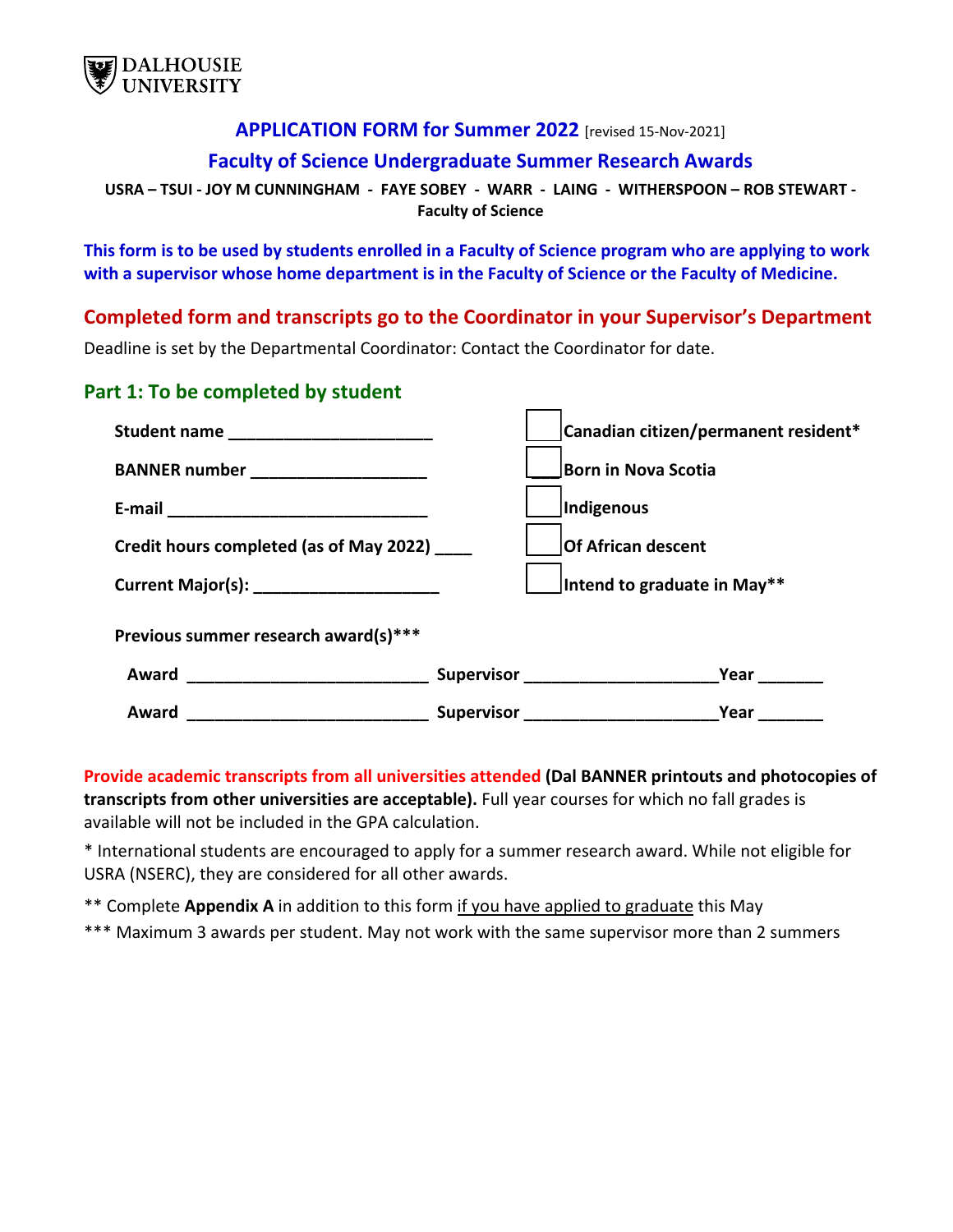

**Student Eligibility** (see Guidelines for full list of eligibility criteria)

- Enrolled in a Science program
- Completed at least 52 credit hours of courses by May
- May have no more than one PASS grade for a credit-bearing course during Winter/Summer 2020 and one PASS grade during Fall/Winter 2020/21
- Available to work fulltime for 16 weeks this summer (May August)

## **Use this form if you are enrolled as an undergraduate in one of the programs listed below and if your proposed supervisor's home department is also listed.** Your contact is

in your supervisor's home department.

| <b>Eligible student programs</b> | <b>Eligible supervisor departments &amp; Contact</b>                               |
|----------------------------------|------------------------------------------------------------------------------------|
| <b>Actuarial Science</b>         | Biology (jferrrier@dal.ca)                                                         |
| Biochemistry & Molecular Biology | Chemistry (mark.obrovac@dal.ca)                                                    |
| Biology                          | Earth & Environmental Sciences (icoutand@dal.ca)                                   |
| Chemistry                        | Economics (christos.ntantamis@dal.ca)                                              |
| Earth Sciences                   | Mathematics & Statistics (julien.ross@dal.ca/bruce.smith@dal.ca)                   |
| Economics                        | Oceanography (craig.brown@dal.ca)                                                  |
| <b>Environmental Science</b>     | Physics & Atmospheric Science (philip.bennett@dal.ca)                              |
| Marine Biology                   | Psychology & Neuroscience (sophie.jacques@dal.ca)                                  |
| Mathematics                      |                                                                                    |
| <b>Medical Sciences</b>          | Biochemistry & Molecular Biology (barbara.bigelow@dal.ca/claudio.slamovits@dal.ca) |
| Microbiology & Immunology        | Medical Neuroscience (pauline.fraser@dal.ca)                                       |
| Neuroscience                     | Microbiology & Immunology (donald.stoltz@dal.ca/islamiyat.salaudeen@dal.ca)        |
| Ocean Sciences                   | Pathology (kimberlea.clarke@dal.ca)                                                |
| <b>Physics</b>                   | Pharmacology (luisa.vaughan@dal.ca)                                                |
| Psychology                       | Physiology & Biophysics (stefan.krueger@dal.ca)                                    |
| <b>Statistics</b>                |                                                                                    |
|                                  |                                                                                    |

If your program or your supervisor's home department is not in the Faculty of Science or Medicine (listed above), please consult the corresponding Faculty to determine the application procedure.

#### **Supervisor's home department Contact Contact**

Faculty of Agriculture **Chris Cutler Chris Cutler (chris.culter@dal.ca)** Faculty of Computer Science Angie Bolivar (angie Bolivar (angie @dal.ca) Faculty of Dentistry **Mark Filiaggi (mark.filiaggi @dal.ca)** Faculty of Engineering Table 1 and the United States of Lecoure (jason.lecoure@dal.ca)

Faculty of Health (e.g., Health Promotion, Kinesiology, Physiotherapy) Juliana Serroul (juliana.serroul@dal.ca) Faculty of Management Dominik Wranik (dominik.wranik@dal.ca)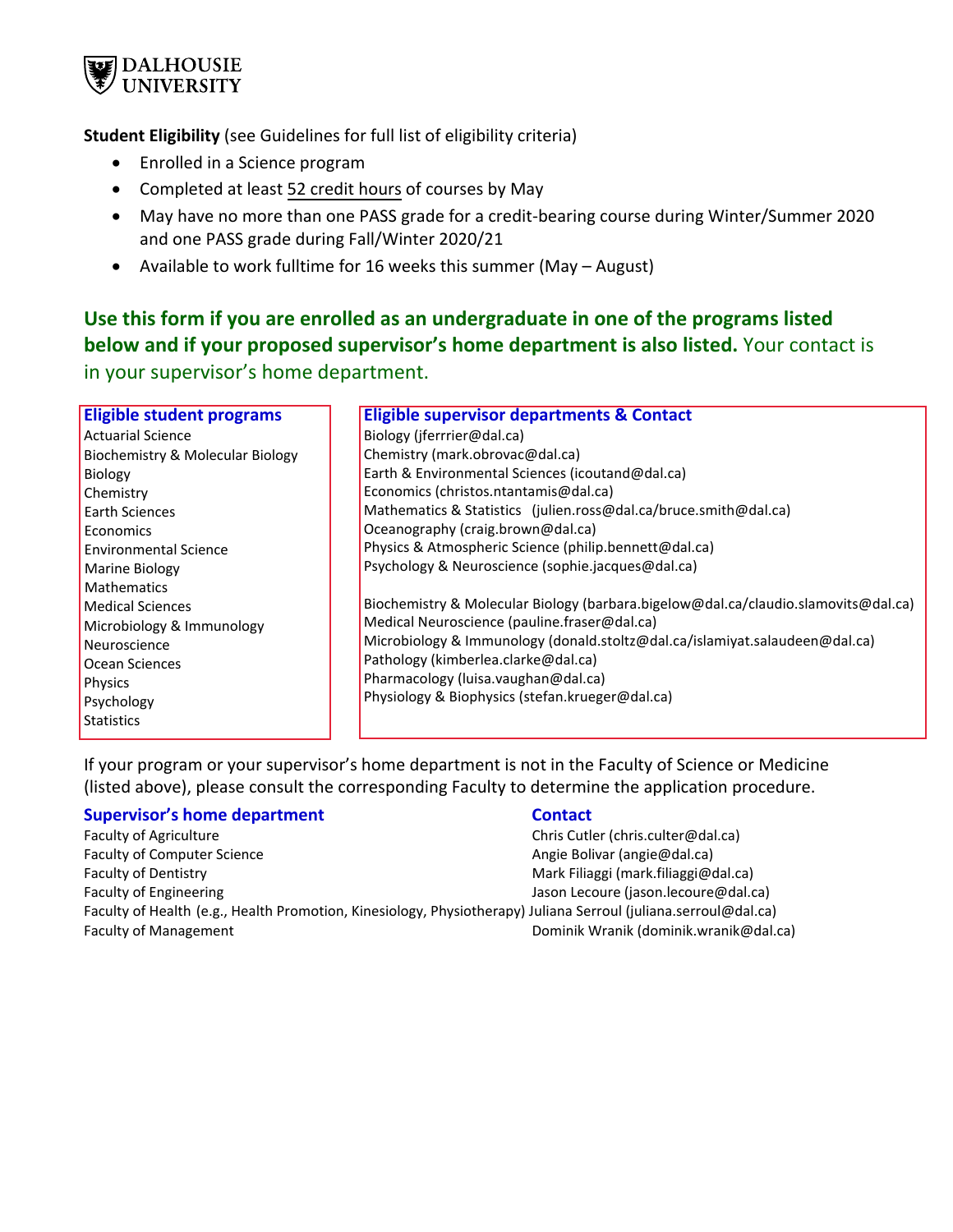# **DALHOUSIE**<br>UNIVERSITY **Part 2: To be completed by potential summer research supervisor**

Please complete the following if you are willing to have the above student work under your supervision this summer should they receive a summer research award. **Minimum required supervisor contribution for Summer 2022 is \$3000.**

|                                                                        |      |                 | 2. Project funding (supervisor contribution to student stipend and research costs) |  |
|------------------------------------------------------------------------|------|-----------------|------------------------------------------------------------------------------------|--|
| <b>NSERC</b> funding                                                   | Yesl | No <sub>1</sub> | NSERC grant type __________________________                                        |  |
| <b>SSHRC</b> funding                                                   | Yes  | No <sub>1</sub> | SSHRC grant type ___________________________                                       |  |
| CIHR funding                                                           | Yes  | No              |                                                                                    |  |
|                                                                        |      |                 | Other research funding (specify granting agency) ________________________________  |  |
| 3. Proposed summer project (to be completed by prospective supervisor) |      |                 |                                                                                    |  |
|                                                                        |      |                 |                                                                                    |  |
| Project description (100 - 200 words)                                  |      |                 |                                                                                    |  |
| Type your project summary here                                         |      |                 |                                                                                    |  |
|                                                                        |      |                 |                                                                                    |  |
|                                                                        |      |                 |                                                                                    |  |
|                                                                        |      |                 |                                                                                    |  |
|                                                                        |      |                 |                                                                                    |  |
|                                                                        |      |                 |                                                                                    |  |
|                                                                        |      |                 |                                                                                    |  |
|                                                                        |      |                 |                                                                                    |  |

**Please check all that apply. The research project will have**

| A focus on sustainability           |
|-------------------------------------|
| A focus on marine biology or oceans |
| A field component                   |
| A focus on marine conservation      |
| A social science focus              |